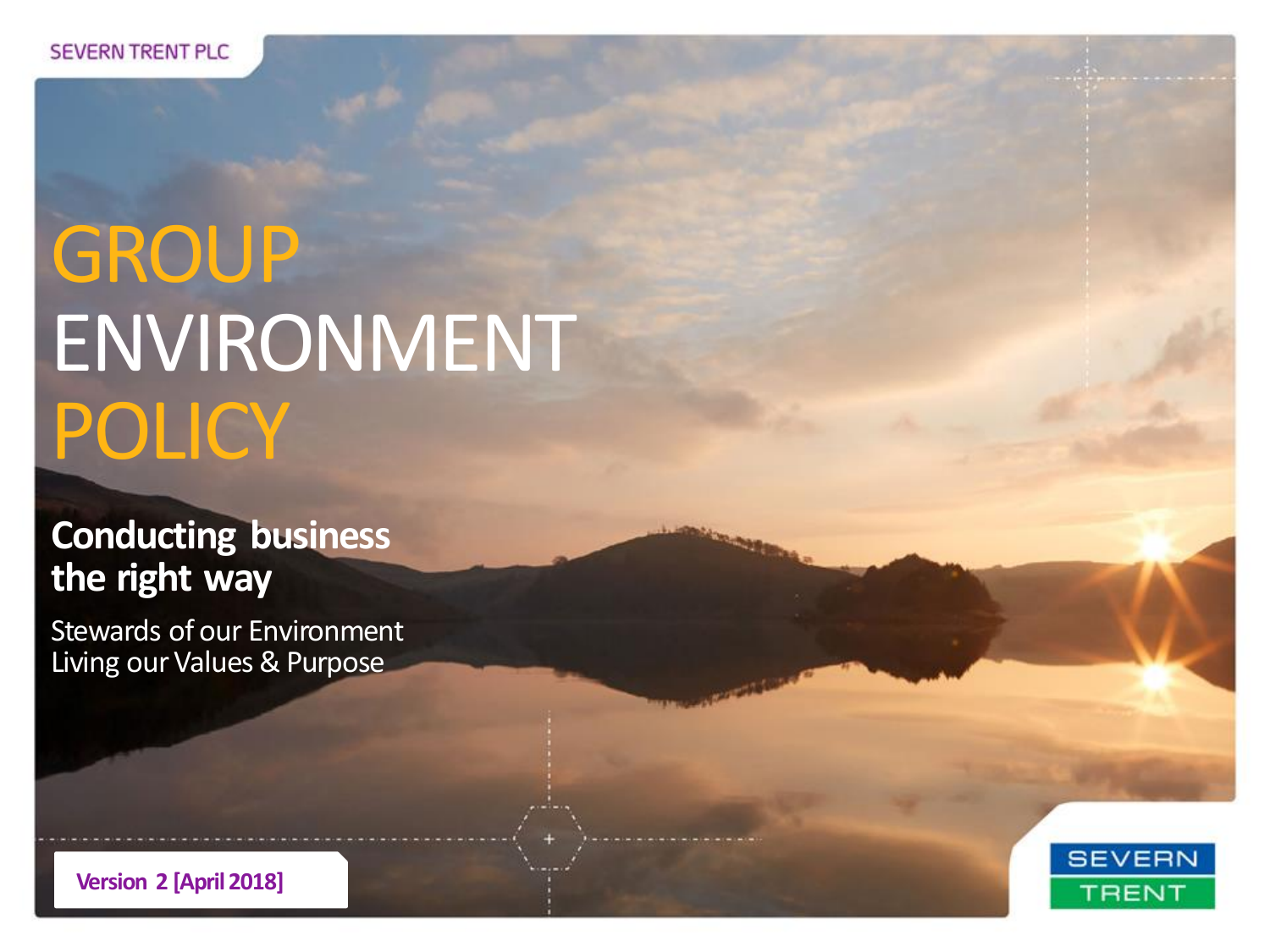### **CONDUCTING BUSINESS THE RIGHT WAY**

#### **Our Values, Doing the Right Thing and Group Policies**

Our purpose is to serve our communities and build a lasting water legacy. Our vision is to be the most trusted water company. Our Values, our Doing the Right Thing code and our Group Policies are the foundation for how we operate to achieve our purpose and to become the most trusted water company. They help us to make the right decisions, and provide guidance where needed.

Acting with Integrity is one of our Core Values, and we must never compromise it.

#### **Your Commitment to this Policy**

- **T**o conduct yourself with Integrity and comply with the law
- **R**ecognise that your decisions have an impact on others have high standards
- **U**nequivocally expect responsible and ethical decisions from others
- **S**peak up if you observe behaviours that are not consistent with our Values
- **Tirelessly adhere to our Value of Acting with Integrity**

#### **Our values**

- We put our **customers first**
- We are **passionate** about what we do
- We act with **integrity**
- We protect our **environment**
- We are inspired to create an **awesome company**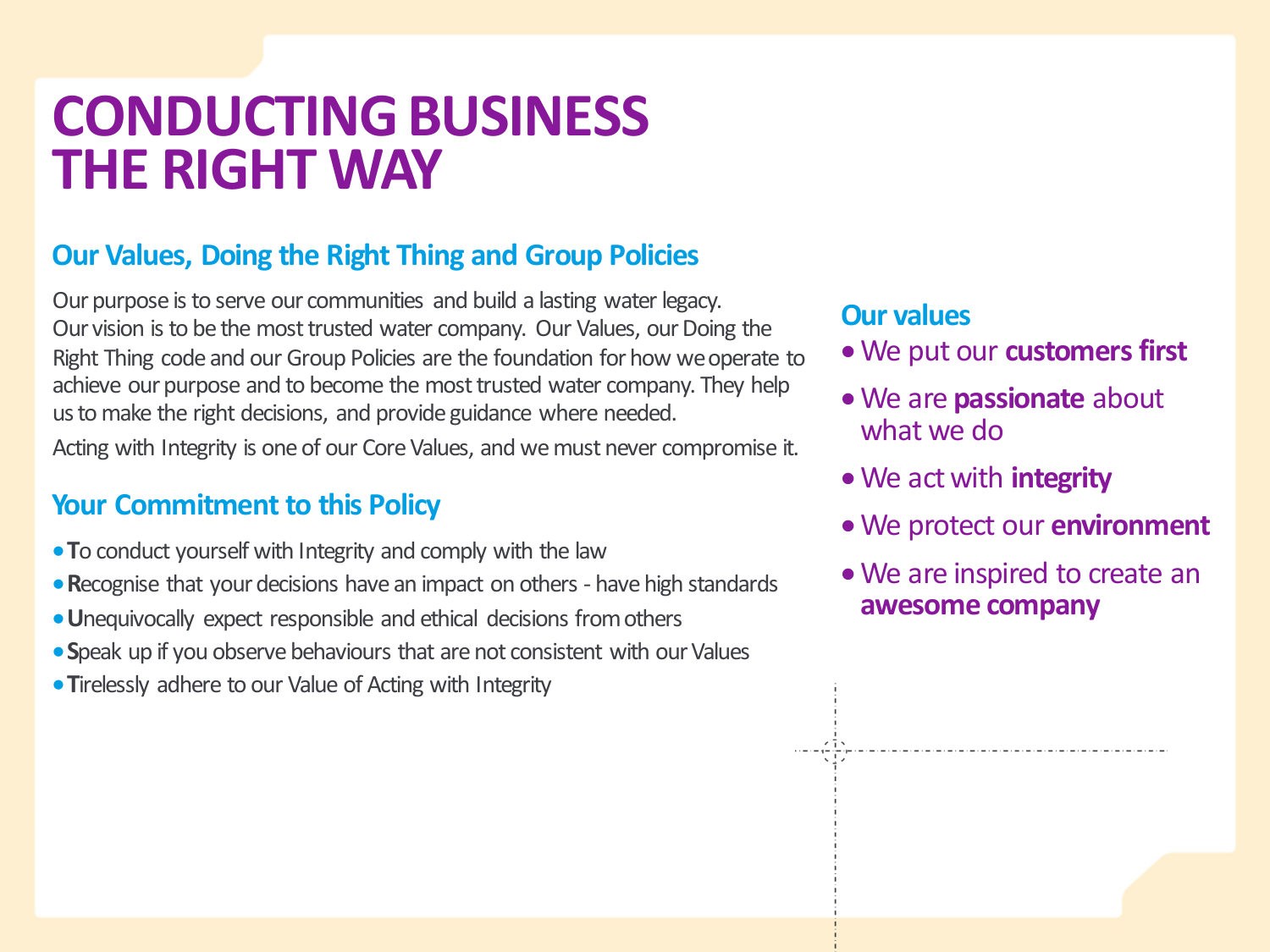# **INTRODUCTION**

### **Taking the lead on environmental performance**

Our customers and other stakeholders value healthy rivers and want us to continue improving our local environment. That's why environmental performance is central to our plans. We are committed to environmental leadership. We will understand, manage and reduce environmental impacts. We will make a positive contribution to the future and fully embrace sustainability.

To achieve sustainable growth we are committed to preventing pollutions, continually improving our environmental performance and management system, and working with communities to enhance our living environment through catchment partnerships & employee volunteering. We will operate in a sustainable way across our business activities and supply chain for the benefit of our customers, shareholders, employees and the wider community.

We recognise the importance of moving to a low carbon economy in order to mitigate climate change. Our long term aim is to be carbon neutral and energy self sufficient, provided this is the best value option for our customers.

#### **Scope**

Our Group Environment Policy applies to you if you are employed by, or carry out work on behalf of Severn Trent Plc and extends to any Severn Trent group company, employees, contractors, temporary staff and agency workers. Our Environment Policy supports our approach to Corporate Responsibility.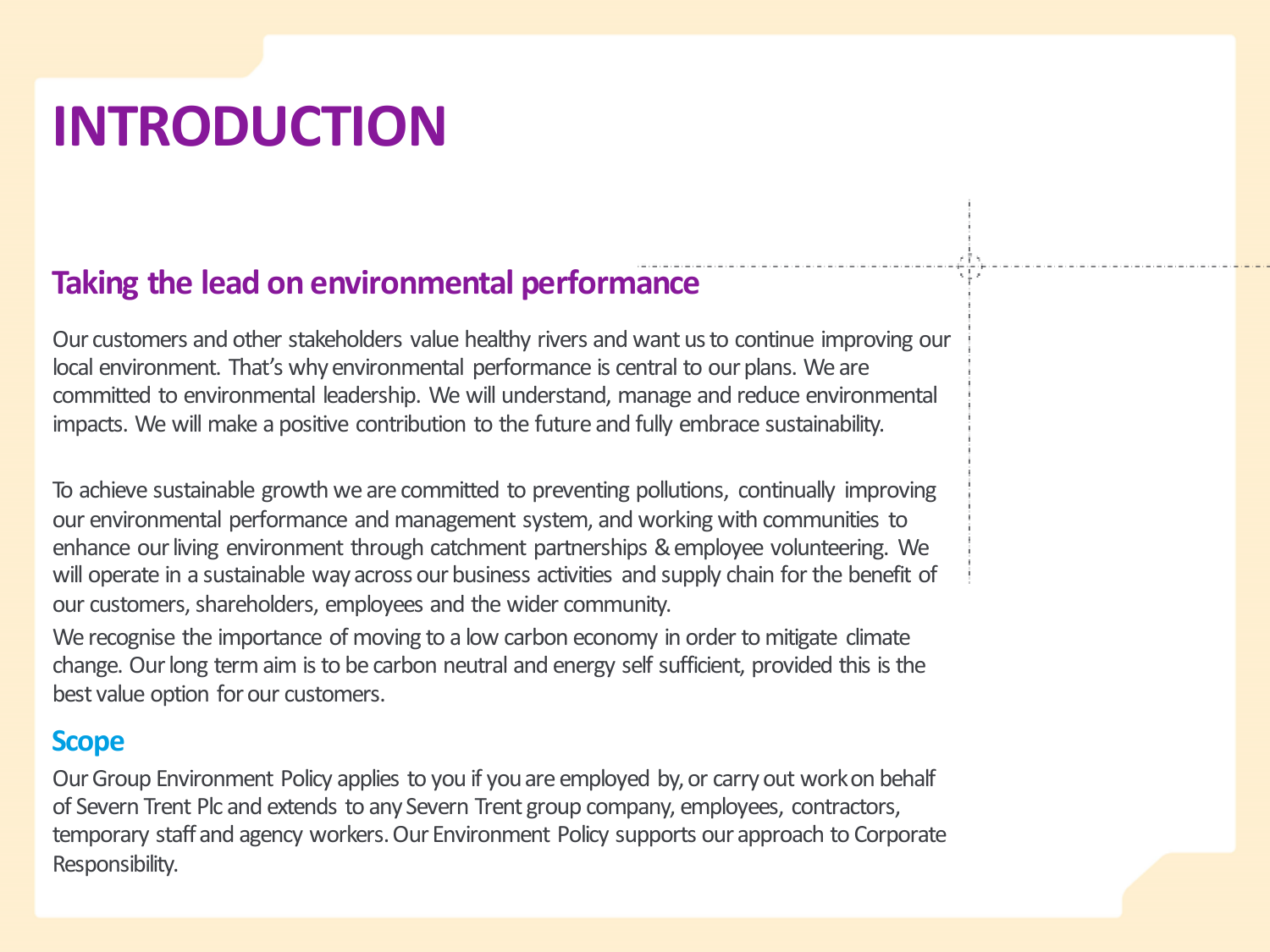# **POLICY**

#### **We will:**

- Strive to protect the environment in which we operate, prevent pollutions and drive continuous overall improvement in our environmental performance. We will always seek to comply with all applicable legal and other environmental requirements and all relevant industry codes of practice;
- Reduce our energy consumption and use of fossil fuels; expand renewable energy generation and reduce our reliance on the national grid; and purchase energy in the most cost effective way;
- Provide appropriate training to employees involved in activities or operations that interact with the environment to ensure that they are technically competent to undertake their roles;
- Promote water as a vital resource and support the delivery of targeted water and waste water initiatives;
- Be effective stewards of the biodiversity on our landholdings;
- Support communities through catchment partnerships & employee volunteering.
- Effectively manage materials consumption and waste to reduce our carbon footprint and costs.

Ensure through appropriate selection and monitoring that our suppliers adopt appropriate environmental controls and standards;

- Monitor and audit our own and our supply chain's performance and regulatory compliance, reporting on our approach and progress in an open and honest way;
- Embed environmental leadership into our values, objectives and management systems.
- Continually improve our management systems to enhance environmental performance.
- Ensure we seek input and share our plans with our interested parties.
- The Company's environmental performance will be reported to Severn Trent Executive Committee which will review:
	- Achievement of relevant ODIs;
	- Significant environmental projects or events;
	- Our overall environmental improvement;
	- Views of relevant interested parties.
- To achieve our commitments we will adhere to all Group Policies and Company Standards.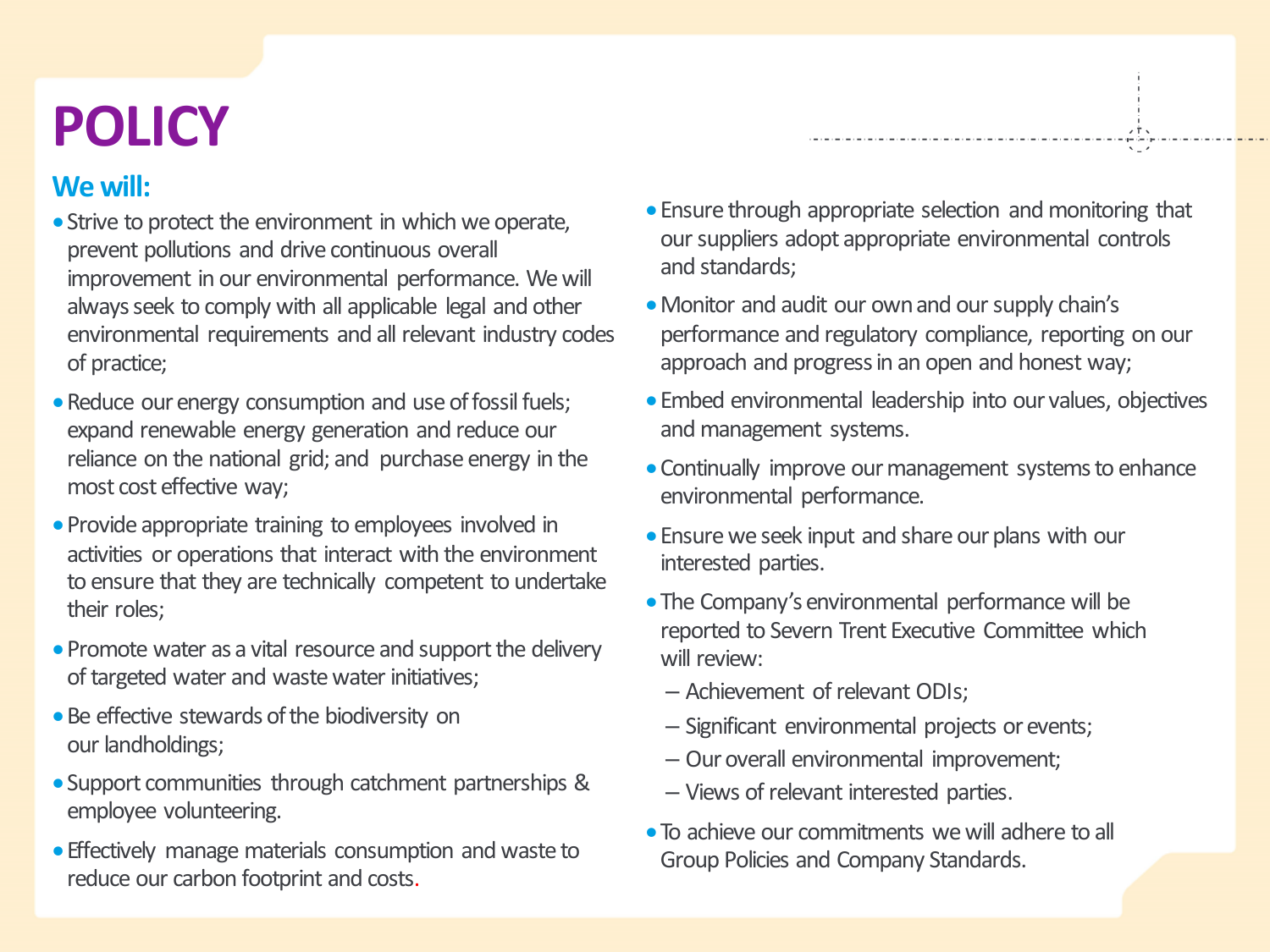## **OUR RESPONSIBILITIES**

# DOING THE RIGHT THING

#### **Your Responsibility**

We are all responsible for our impact on the environment. Everyone needs to consider and implement the commitments made in our Group Environment Policy when performing work activities and when making decisions.

#### **Leaders**

Leaders are responsible for making proper arrangements within their business areas to ensure compliance with this Group Environment Policy.

#### **STEC**

The Severn Trent Executive Committee of the Severn Trent Plc Board provides regular oversight of this policy.